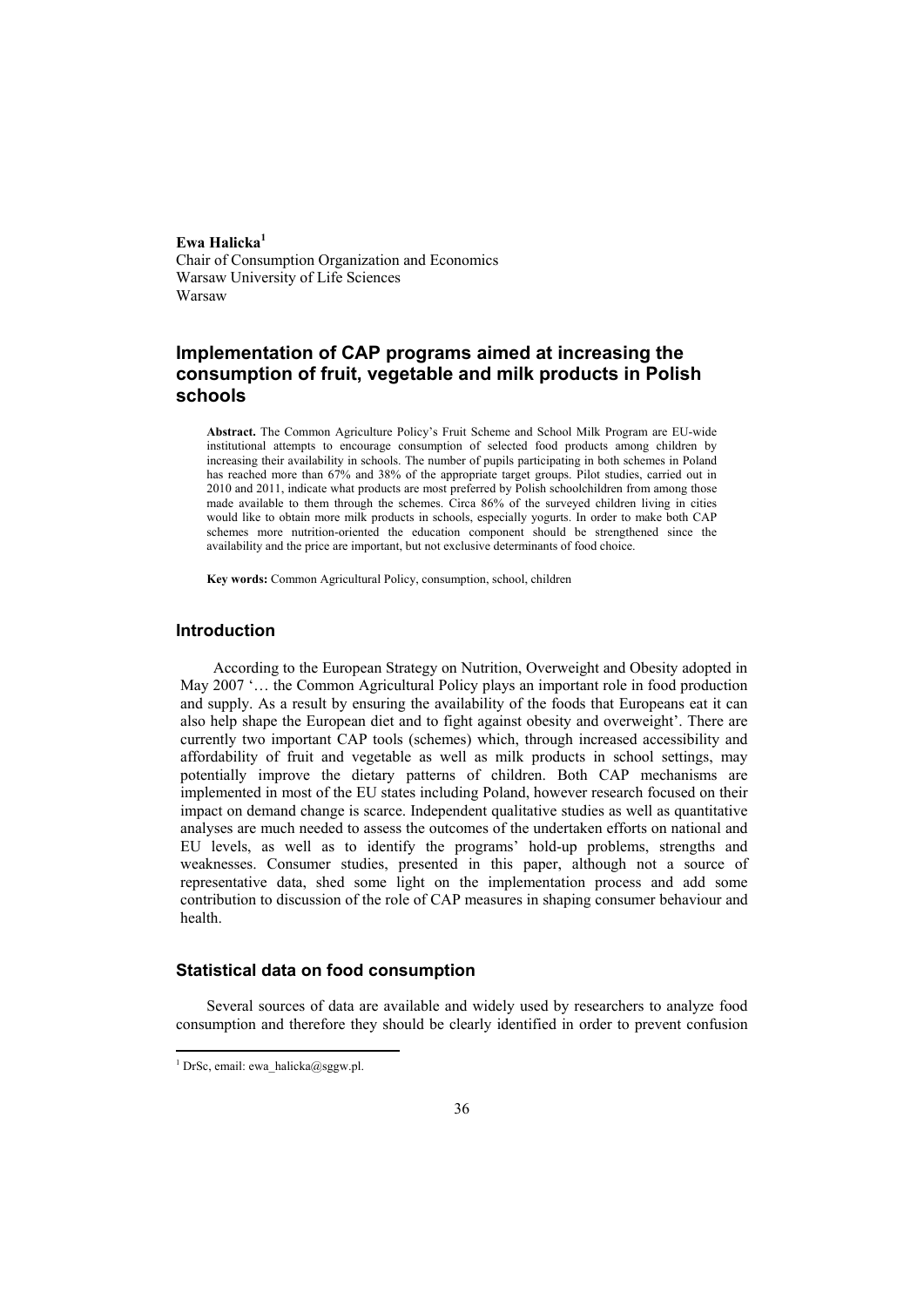and/or misleading results. For the purpose of international comparisons and detection of trends, the FAO Balance Sheet (FBS) database, published yearly since 1961, is frequently utilized. The FBS are compiled from a highly disaggregated set of supply-utilization accounts. As in all supply-based food assessment systems the FAO FBS reflect information on food availability at a country level and not the actual intake at a household or individual level and therefore represent 'apparent' consumption at retail level [Schmidhuber & Trail 2006]. Due to the fact that these data are derived from a commodity balance and do not consider losses that may occur after the retail sale level (notably household waste, retailing losses and pet food), they are often significantly overestimated in comparison to the actual intake. Additionally, it must be stressed that because they are obtained on a per capita basis the FAO or national FBS data do not differentiate between gender and age groups.

Another important source of information on food consumption are the standardized and nationally representative household budget surveys (HBS) which record in open questionnaires all foods and beverages available during a reference period. Usually HBS do not comprise the amounts and types of food consumed out of home, food losses and waste, food given to pets and meals offered to guests. Despite these limitations, the collected data is a valuable source of information on how socio-demographic characteristics, household composition and time (seasonality) influence the food consumption. Nationwide surveys are conducted in many EU countries, however, due to different methodologies, a great care has to be taken in preparing inter-country comparisons. The use of national HBSs for the nutrition monitoring purposes has been evaluated through the Data Food Networking (DAFNE) initiative which currently interrelates 26 European Countries [European… 2009]. Data are collected in Poland from a representative sample of 37.5 thousand households (3132 dwellings every month). The results of these studies are collected and published yearly by the Central Statistical Office [Budżety… 2010].

Population-based individual food consumption data are not collected systematically in many countries due to high costs. In Poland, the last study which included children was carried out in 2000 by the Institute of Food and Nutrition [Szponar et al 2003; Euopean… 2009] and was based on the 24-hour recall method (size of sample n=4153 persons). Due to lack of 'fresh' data an analysis of the CAP impact mechanisms (implemented in Poland since 2004) on market demand levels seems to be a very challenging task and a quantitative data analysis should be based on raw (unpublished) HBS or primary data.

Based on currently available data, the consumption of milk products as well as fresh and processed fruit and vegetable (not including potatoes), which is the topic of this paper, is presented in Table 1.

|                                | Source of data and year |                    |                       |  |  |  |  |
|--------------------------------|-------------------------|--------------------|-----------------------|--|--|--|--|
| Product                        | <b>FAO FBS, 2007</b>    | National FBS, 2008 | National HBS, 2009    |  |  |  |  |
| Milk products excluding butter | 198.5                   | 182                | $46.9*$<br>Milk/cream |  |  |  |  |
|                                |                         |                    | Cheese/yoghurt 16.7   |  |  |  |  |
| Fruit**                        | 50.0                    | 55                 | 45.2                  |  |  |  |  |
| Vegetable**                    | 130.3                   | 115                | 62.5                  |  |  |  |  |

|  |  |  |  | Table 1. Annual consumption of selected foods in Poland according to various data sources, kg or litre |  |
|--|--|--|--|--------------------------------------------------------------------------------------------------------|--|
|  |  |  |  |                                                                                                        |  |
|  |  |  |  |                                                                                                        |  |
|  |  |  |  |                                                                                                        |  |

\* litres \*\* fresh, chilled, frozen or processed (excluding juices)

Source: [Food… 2011; Budżety… 2010].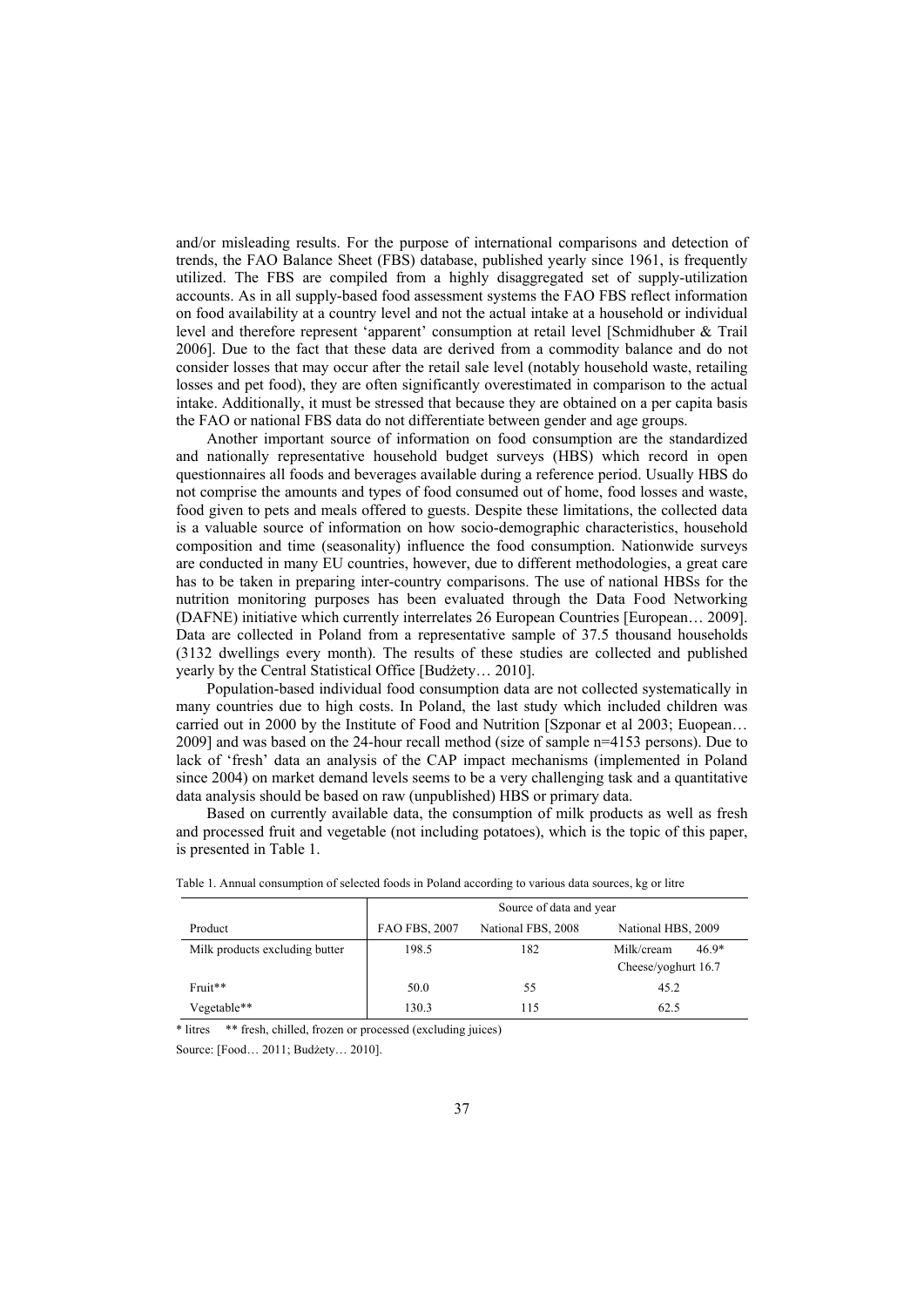According to the FAO FBS data, the annual availability of all analyzed products in Poland is low, compared to the EU average. In the case of dairy products, only seven countries (Czech Republic, Malta, Spain, Hungary, Cyprus, Bulgaria and Slovakia) have lower levels. The EU average in 2007 was is 241 kg/capita/year, while the countries with highest consumption of dairy products (over 350 kg) included Finland and Sweden. In the last decades, the supply of milk and its products in Poland (FBS-based data) ranged from 176 kg/capita/year (2005) to 202 kg/capita/year (1998). The consumption of milk products in the EU-27 and Poland in the years 2002-2007 is presented in Table 2.

Table 2. Consumption of milk products in the EU and Poland in 2002-2007, kg/capita

| Country or group |       |       | Year  |       |       |       |
|------------------|-------|-------|-------|-------|-------|-------|
| of countries     | 2002  | 2003  | 2004  | 2005  | 2006  | 2007  |
| Poland           | 198.1 | 195.2 | 180.1 | 176.1 | 188.8 | 198.5 |
| $EU-27$          | 240.4 | 240.0 | 235.9 | 239.9 | 239.0 | 241.4 |

Source: [Food… 2011].

In the case of total consumption of fruit and vegetable, Poland is definitely below the WHO recommended level of 600g/person/day as well as below the EU average. In the years 2002-2007 annual fruit consumption varied from 47.4 kg/capita/year to 51.7 kg/capita/year, when the EU-27 average was about twice as high, oscillating around 104 kg/capita/year. It is essential to underline that FAO data is not a good indication of consumption in specific consumer groups (such as children) and therefore more detailed methodologies (not FBS) have to be used to evaluate the impact of promoting programs targeted at a specific group.

Analyses of the national Household Budget Surveys show that the total consumption of fruit and vegetable in Poland fluctuates annually due to supply and price changes and in 2009 it reached circa 108 kg/person/year. During the last 5 years the annual consumption of milk and its products has increased by circa 9% from 173 litre/capita to 188 litre/capita. Consumption levels per capita are lower in households with children and also those located in urban areas. It is also important to notice that, in Polish households, the self-supply is still an important source of food in many farm and low-income families. A 2005 study of low-income consumers showed that 51% of respondents in the Polish sample obtained vegetable (including potatoes) and 30% got fruit from self-supply, while among Belgian consumers only 30% of respondents produced their own vegetable (including potatoes) and 3% fruit [Food… 2007].

The results of small-sample, questionnaire-based studies, as further presented in this paper, are non-representative for the whole population and focus on consumer preferences and behaviour. These studies are related more to qualitative than quantitative issues. They can be treated as valuable source of information on attitudes. They indicate environmental factors that influence the decision-making process in the case of children.

#### **Characteristics of the Fruit and School Milk CAP programs**

The EU Fruit Scheme was developed as a part of the reform of common market organization for fruit and vegetable and launched in 2009. The political agreement on the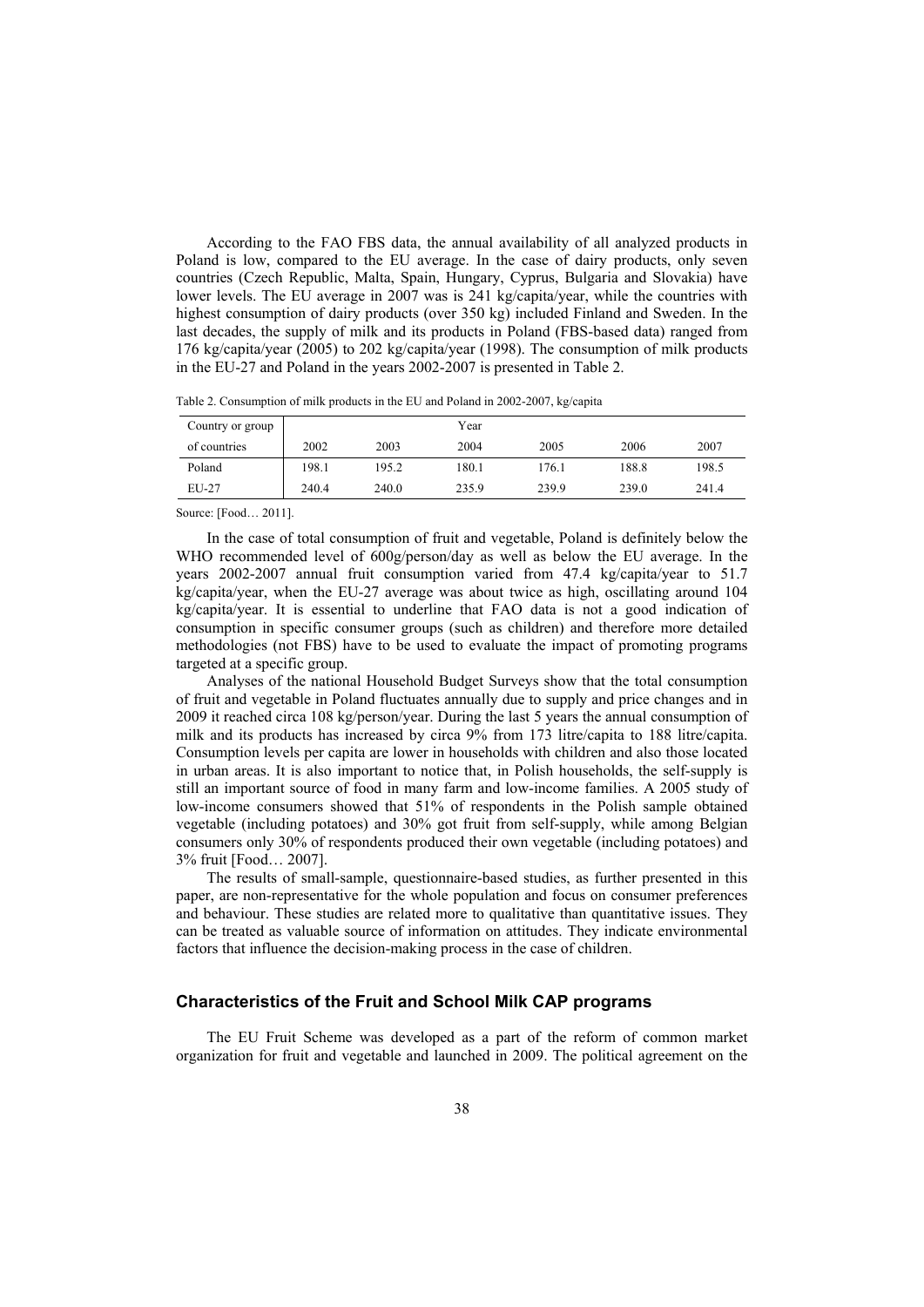European Commission's proposal was reached in the Agriculture Council in November 2008 and in December 2008 the Council Regulation (EC) no 13/2009 related to the 'provision of Community aid to supply fruit, vegetable and banana products to children in educational establishments' was adopted. The document implies that in order not to diminish the effectiveness of the Fruit Scheme, the Community aid should not be used to replace funding for any existing national school fruit schemes or other school distribution schemes that include fruit.

The member states participating in the scheme apply every year for Community aid, which in total cannot exceed 90 million EUR per school year. The Community financial support is allocated basing on the proportion of children of six to ten year old in the core target group. It finances the costs of supply of products as well as activities linked to logistics, distribution, equipment, communication, monitoring and evaluation of the program. Currently all EU member states except Sweden, Finland and the United Kingdom have signed up for the scheme.

The granted EU-funds must be matched (3:1) by either national or private contributions. The main beneficiaries in 2011/2012 will be Italy (18 million EUR), Germany (11 million EUR), France (10 million EUR), Poland (9 million EUR) and Romania (8 million EUR). It is estimated that in the 2009/2010 school year about and 4.7 million children benefited from the scheme by receiving free portions of fruit and vegetable in their schools. This constituted circa 18% of the EU-wide target group.

It is important to stress that, according to Council Regulation (EC) no. 13/2009 the Scheme cannot cover unhealthy products that contain, for example, a high percentage of fat or added sugar. The member states select the eligible products on such criteria as seasonality, availability of produce or environmental concerns and identify them in their strategies. In Hungary, for example, only apples are subsidized. All products must meet quality and health requirements described in the EU and national regulations. In this context the Scheme can be seen as a tool to encourage, by increasing the availability of fruit and vegetable, healthier eating habits among schoolchildren and it may have a long term positive impact on their diets.

The European-wide School Milk Scheme was introduced in the eighties as a tool to create demand for the market surplus of dairy products. In the first period it was totally financed by the Community budget, however since 2000, due to financial restrictions, it has become a co-financed measure. In response to requests and suggestions of member states and the European parliament, the European Commission adopted in 2008 a new version of the EU School Milk Scheme with simple and clear implementation rules that provides a larger range of healthy dairy products to more children. According to the detailed rules for applying the Council Regulation (EC) no 1234/2007, which were laid down in the Commission Regulation (EC) no 657/2008 of July 2009, the EU subsidy is the same for full-fat, medium-fat and low-fat products. The member states can choose food they wish to distribute from a list of eligible products which includes various types of drinking milk (also with added fruit juice), fermented milk products as yoghurt, buttermilk, kefir etc. and a wide range of cheeses.

In the 2008/2009 school year the equivalence of 385.4 thousand tonne of milk was distributed in 26 participating countries (all member states except Greece). The total amount of Community support was EUR 75.09 million and Poland was allocated the biggest budget of EUR 14.06 million, followed by France with EUR 13.53 million, Sweden EUR 9.03 million, United Kingdom EUR 8.21 million and Germany EUR 7.17 million. In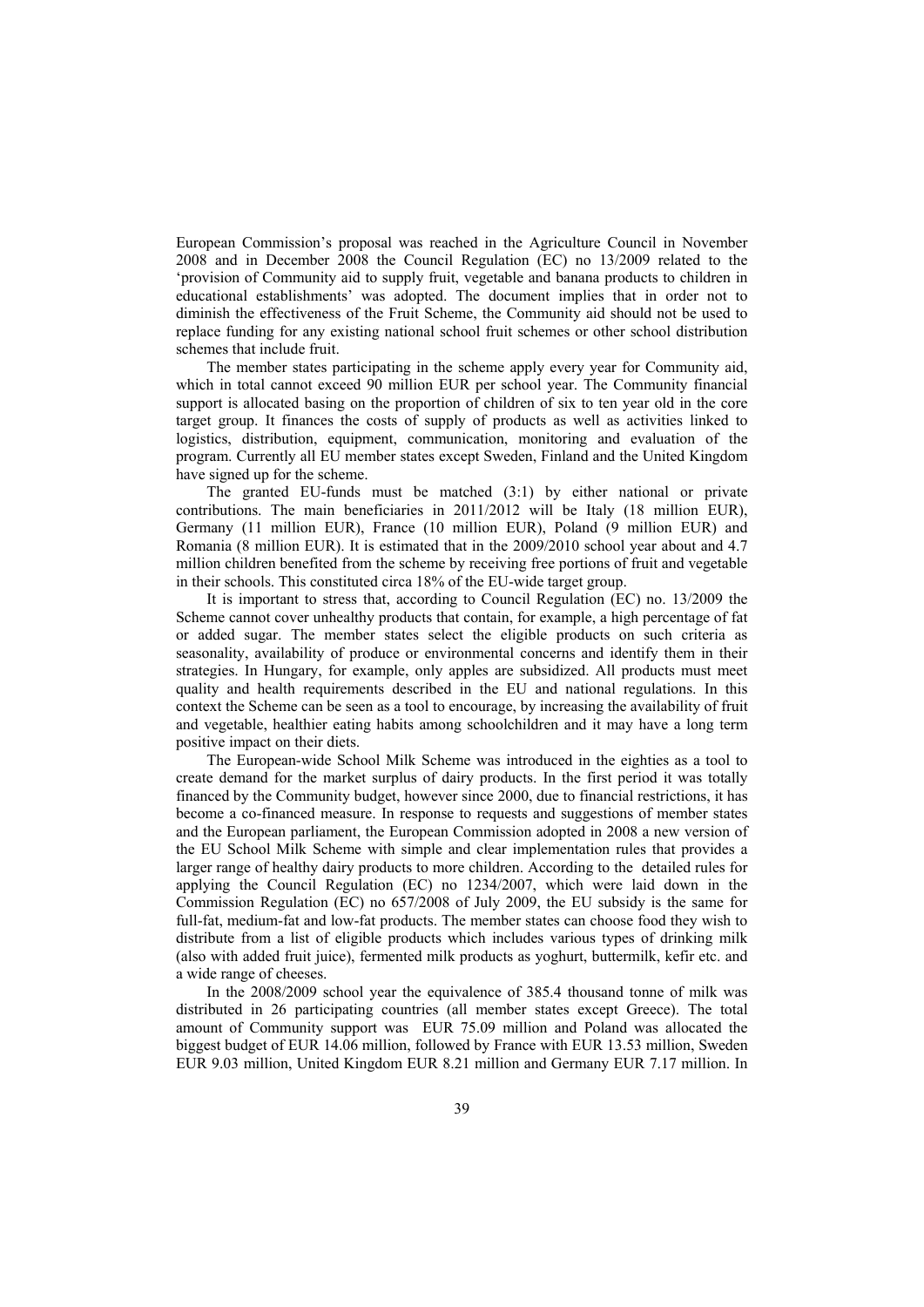the school year 2006/2007, the milk program was implemented in 22 countries and the community expenditure surpassed EUR 50 million. The initiative is supported by a communication campaign 'Milk - drink it up', which contains links to other milk promoting activities.

## **Implementation of the Fruit and School Milk Schemes in Poland**

The national institution responsible in Poland for administrating the Community Fruit School Scheme is the Agricultural Market Agency (Agencja Rynku Rolnego, ARR). After the national strategy for implementation of the Fruit Scheme 2009/2010 was prepared, the prime minister Donald Tusk signed (on August 11th, 2009) the first regulation of the Council of Ministers on introducing the Program in Poland [Rozporządzenie… 2009]. In 2010 and 2011, some changes in the program (including type of products, quality and financial aspects) took place and all legal documents related to this process were published online on the ARR's website.

The 'fixed ceiling' for the program's budget of was set at EUR 12 297 064, of which EUR 9 222 800 were the EU funds and EUR 3 074 264 were national funds. A maximum of EUR 614 853 could be allocated annually for covering the costs of program communication and promotion.

Children in voluntarily participating schools in Poland can receive (depending on the nation-wide proportion of children that sign up for the program) 20, 30 or 40 portions of fruit and vegetable per semester. The products are distributed during 10 selected weeks in every semester. The fruit and vegetable which were initially eligible under the scheme in Poland included fresh apples, pears, strawberries, carrots, sweet peppers, radishes, cucumbers and juices (fruit, vegetable and mixed). In the following years cucumbers and sweet peppers were withdrawn from the program.

In the first semester of school year 2009/2010 almost 300 thousand Polish pupils aged 6-9 years received 40 portions of free fruit and vegetable in more than 2.5 thousand schools. In the following semester, the number of children surpassed 570 thousand and the number of participating schools grew to circa 5.6 thousand. In the second semester of 2010/2011 the number of participating children surpassed 66% of the target group estimated at 1 million 167 thousand and reached more than 792 thousand pupils in 8.6 thousand schools. This led to the decision that 20 portions of fruit and vegetable would be available per child in the schools which benefited from the aid.

An anonymous survey was conducted among 118 children attending classes I-III in two primary schools in Warsaw enrolled in the Fruit Scheme in June 2010 [Tymińska 2010]. The questionnaire consisted of 11 simple questions linked to fruit and vegetable consumption, concerning its frequency, time and place. According to the analyzed data, 97% of the interviewed children liked eating fruit and 72% liked eating vegetable. Their preferred fruit were apples (48%), strawberries (20%), cherries, watermelons and bananas. The vegetable that children liked best were cucumbers (28%), tomatoes (16%) and green salad. Children did not like certain fruit and vegetable because they were 'not tasty' or 'not sweet'. Studies carried out in 2007 among 11-13 year-olds showed that 6% of the teenagers did not like eating fruit and 15% did not like vegetable [Niedziółka 2007; Tondera 2007].

A pilot study conducted in Warsaw [Tymińska 2010] also pointed to the fact that 92% of children agreed that fruit and vegetable are healthy, however only 10% knew the number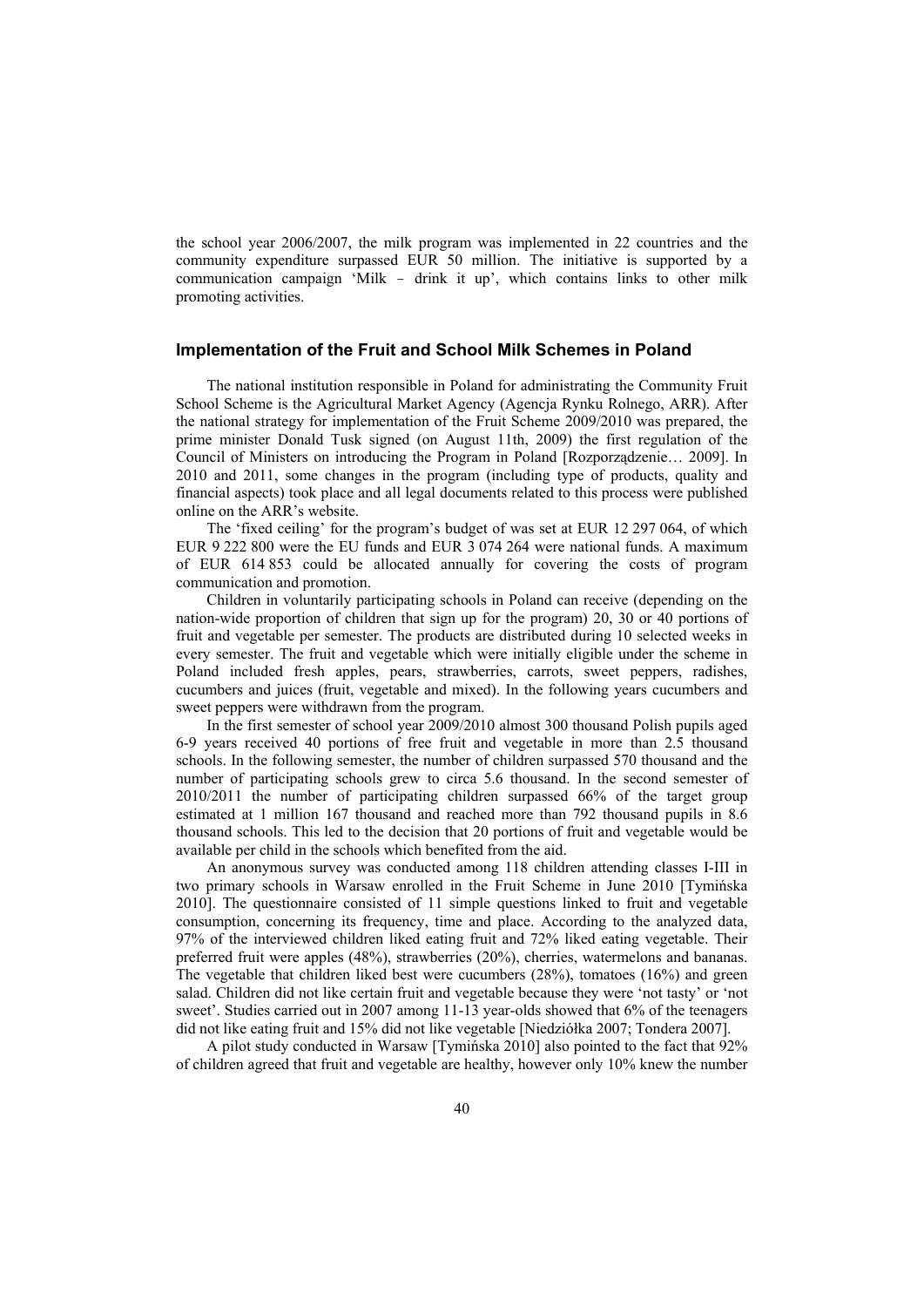of recommended portions. About 60% of the surveyed children declared that they knew why they received fruit and vegetable in school and the most frequently quoted reason was 'to make me (or my diet) more healthy'. However, only 38% of children 'liked', 32% 'did not like' and 39% 'did not always like' getting the products from the Scheme in their school. About half of the children declared that they would like to get more fruit and vegetable, preferably apples, strawberries and citrus fruit. According to the interviewed teachers, the fact that many children did not enjoy the products was linked to the poor quality of some of the supplied fruit and vegetable. They also identified problems with managing the distribution of the products and they would also appreciate an organizational or even financial involvement of parents in the program.

Compared to the Fruit Scheme, the School Milk Scheme is much bigger tool as more types of educational establishments can benefit from it. The EU Milk program was introduced in Poland in 2004, when the country entered the European Union structures. It is important to note that prior to Poland's accession there was a long-term national program, so both schools and pupils were already used to the initiative.

According to ARR publications, the number of schools participating in the 2009/2010 scheme in Poland reached 17 thousand (14.2 thousand in 2008/2009), which constituted about 25% of the total number of eligible schools. Most of them were located in the Mazovian voivodeshiop (circa 2 thousand) and were primary schools. The number of schools enrolled in the Scheme had more than tripled since 2004/2005 (from 4.4 thousand to 14.2 thousand).

It is estimated that in the school year 2010/2011 more than 2 million 385 thousand (circa 38% of all children in the eligible age groups) pupils participated in the program. Based on contracts signed between applicants and educational units this number will grow to 2.8 million in the following year.

National regulations, adopted in 2009, specified that every child in a participating primary school could receive 0.25 litre of unflavored milk for free or other dairy products for a reduced price during three days every school year week (in the earlier regulations it was 5 days/week). According to ARR unflavored milk dominates among the subsidized products (circa 80%), followed by flavored milk, cheese and yogurts.

 In the 2008/2009 school year, Poland was allocated EUR 14.06 million which contributed to co-financing of 77.5 thousand tonne of milk and milk products distributed in schools. Since 2005 the scheme is co-financed by the industry through the Milk Promotion Fund (circa EUR 1 million/year), currently increasing the price accessibility of dairy products in preschools and lower secondary schools (gymnasia). The scheme in primary schools has been co-financed by the national budget since 2007/2008. The level of national budget support was set in 2010/2011 at PLN 118 million (circa EUR 45 million).

Consumer surveys show that yogurts are the most preferred dairy products among schoolchildren. This observation was confirmed by a 2011 pilot study, conducted in 2 primary schools. The interviewed 12-year-olds declared that they most of all liked yogurts (92%), cheese (86%) and milk (86% flavored and 74% plain milk). Children in one of the studied schools received 2 free cartons of unflavored milk per week and could additionally buy one carton of chocolate milk for a reduced price. The other school resigned from the EU Scheme due to problems with supply management, however children still received free dairy products within a local food assistance program [Głażewski 2011]. The results of this study also showed that 30% of children drank milk because it was healthy, 32% because they liked it, 28% because it tasted good and 5% out of the habit. Less than 60% of the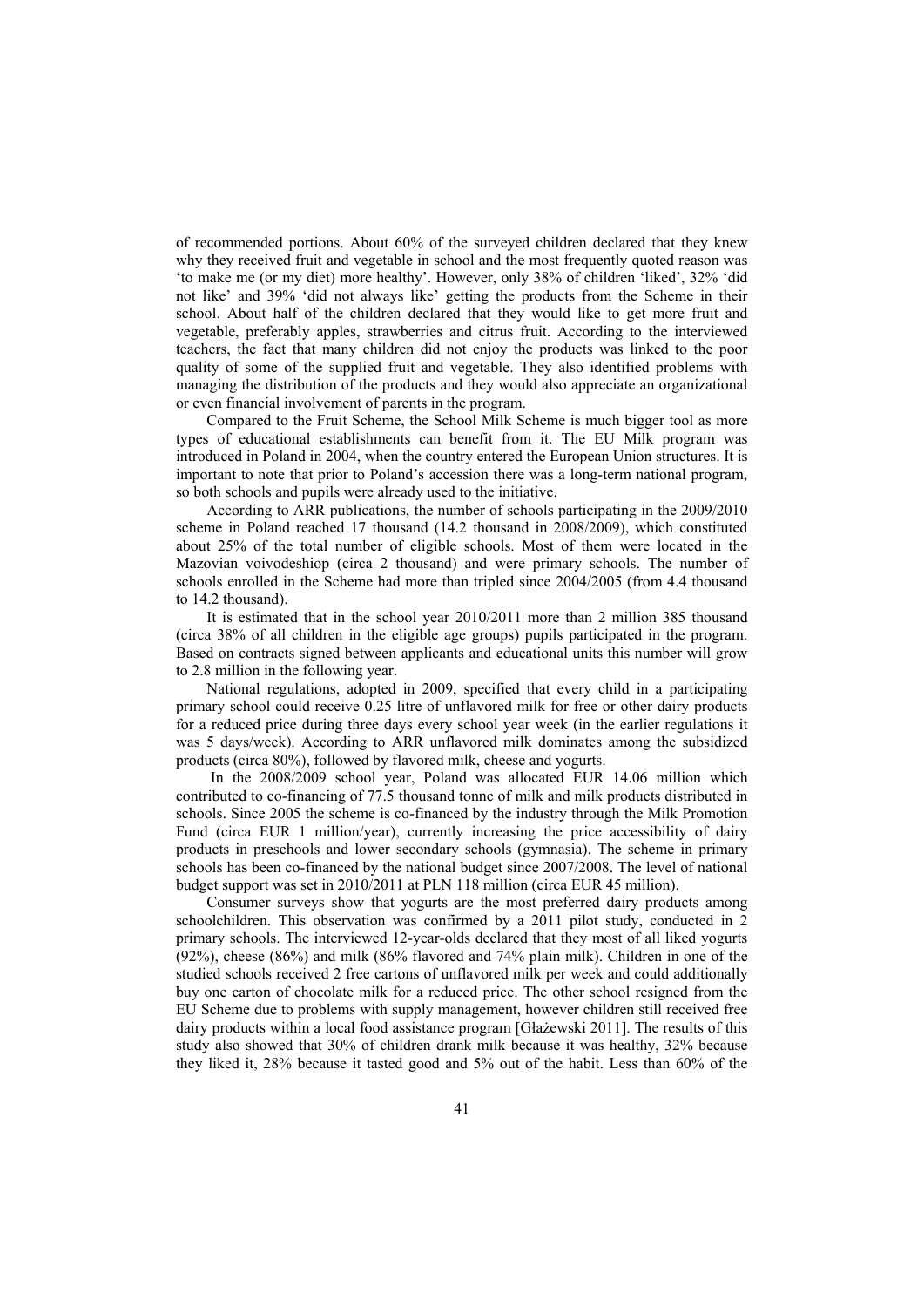children declared that they knew what was the impact of milk consumption on the human body. Most of them chose the answer 'it strengthens the bones' and 'I grow faster'. It was also evident that children were aware of different information campaigns aimed at promoting milk consumption in Poland (especially the 'Pij mleko – będziesz wielki' ( Drink milk – you will be great), conducted with a participation of Polish sport and film celebrities. In 2009 alongside the both described schemes, a 'Healthy Eating Campaign' was run in several cities in Poland (as well as in Belgium, France, UK, Ireland, Estonia and Lithuania). Visits to 30 Polish schools and an interactive website focusing on a promotion of a balanced diet and healthier eating habits among schoolchildren were financed by the EU agricultural budget.

#### **Summary and conclusions**

Poland is one of the biggest beneficiaries of the EU Common Agricultural Policy's programs aimed at increasing the consumption of fruit, vegetable and milk products among schoolchildren. This can be seen as a positive fact, as in the light of statistical data the per capita consumption of milk products and fruit is in Poland one of the lowest among the EU countries. The amount of Community aid allocated annually for the School Fruit Scheme surpasses EUR 9 million (about 10% of the total EU respective budget), while the School Milk Program Scheme EUR 14 million (19% of the total EU respective budget). Both schemes are administered by the Agricultural Market Agency (ARR) and both are cofinanced from the national budget. In the case of the Milk Program dairy products distributed in preschools and secondary schools are additionally subsidized by industry.

Since its launch in 2009, the number of children participating in the Fruit Scheme in Poland has increased significantly and surpassed 792 thousand in more than 8.6 thousand schools. This constituted circa 67% of the targeted group of 6 to 9 year-olds. A significant increase of school participation has been also noted in the case of the Milk Scheme. According to the ARR, the number of schools in the Milk Program grew from 4.4 thousand in 2004/2005 to 17 thousand in 2009/2010. Currently circa 2.4 million Polish children consume milk products in their schools within the Scheme. However, together with the growth of size of both schemes (and their costs) individual children receive smaller amounts of free or price-reduced products per year. This leads to a conclusion that it cannot be assumed that the increase of the range of the described CAP schemes, in terms of the numbers of participating schools and pupils estimated with the use of statistical national data, will lead to a higher overall fruit, vegetable and milk consumption among Polish schoolchildren.

A pilot study conducted among children in two Warsaw schools in 2010 suggests that kids in general like eating fruit and vegetable, however, due to problems with the quality of produce, only 32% of surveyed children admit fully enjoying food available to them through the EU scheme. Monitoring is needed to verify the scale of this hold-up problem. Possible changes, including involvement of parents, should also be discussed, as school administration and teachers signaled a need for support in managing the distribution process.

In the case of the Milk Scheme a primary research, presented in this paper, shows that in general Polish children like also dairy products, however they lack a detailed nutritional information about their impact on health. In contrast to the Fruit scheme, more than 80% of